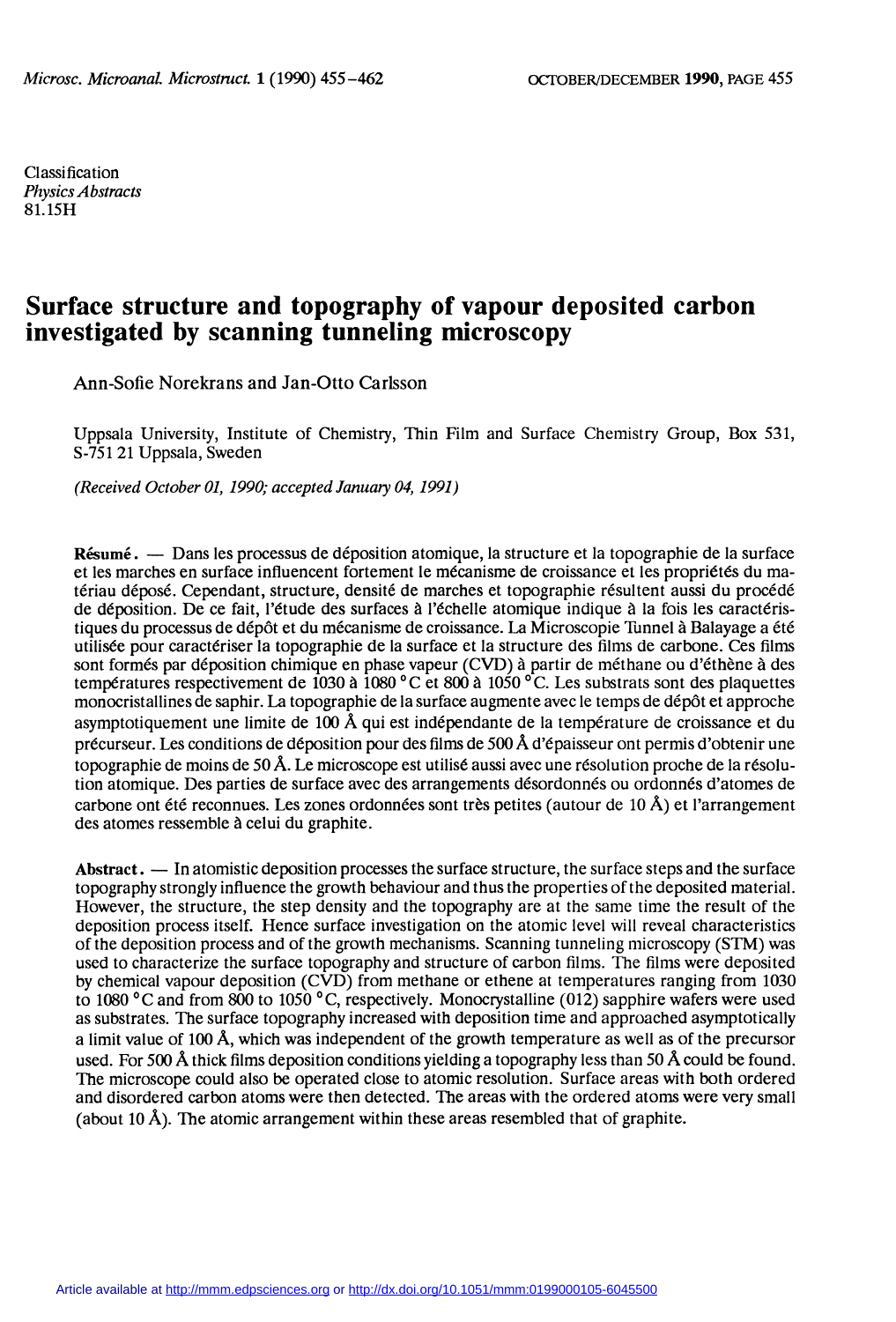## 1. Introduction.

In atomistic deposition processes surface characteristics such as structure, step configuration, step density and topography strongly influence the growth behaviour and thus the properties of the deposited material. However, during the deposition the surface characteristics usually change and become a result of the deposition process. For a deeper understanding of growth processes in general surface investigations on the atomic level are required. Such investigations may give information on the growth mechanism(s). Scanning tunneling microscopy (STM) [1, 2] is a technique covering the whole range of geometrical surface characteristics from  $\AA$  (surface structure and steps) to  $\mu$ m (topography, grains, grain boundaries,...) [3]. Hence STM is a very attractive technique for a general surface characterization.

Vapour deposited carbon or pyrolytic carbon has a unique combination of properties including both mechanical strength and heat conduction. It is also a highly attractive biocompatible material and might be used in biosensor applications. Ion-selective electrodes, used in analytical chemistry, is another field where pyrolytic carbon is of interest. Of particular interest is miniaturized devices in carbon (biosensors and microelectrodes). Normally patterning by lithographic technique is needed for the miniaturization. This requires smooth surfaces for production of very small feature sizes.

Pyrolytic carbon is favourably grown by Chemical Vapour Deposition (CVD) from a gaseous hydrocarbon [4, 5]. The hydrocarbon is then introduced into a reactor. On or in the vicinity of the heated substrate surface, chemical reactions, generating solid carbon, occur. The threshold temperature for the carbon deposition is strongly influenced by the thermochemical stability of the precursor used. For instance for benzene and methane, deposition temperatures of about 600 and 1000 °C respectively, are needed. The atomic arrangement of the CVD carbon is strongly affected by the deposition temperature and the deposition rate  $[4, 5]$ . For high temperatures, e.g., 2200 °C, and low pressures, e.g., 10 Torr, an anisotropic material, pyrolytic graphite, is grown. The structure of pyrolytic carbon is similar to that of graphite with parallel basal but disordered planes with a spacing between the planes which is somewhat longer (about  $0.1 \text{ Å}$ ) than that in graphite. This structure is called turbostatic [4]. For lower deposition temperatures and/or higher deposition rates the disorder increases and the preferred orientation decreases. Finally, amorphous carbon is formed at low deposition temperatures and high deposition rates.

The aim of this investigation was to study the influence of the deposition conditions on the surface topography of CVD carbon and in favourable cases also determine the atomic arrangement in the surface. STM is the only technique that can be used for such an investigation.

### 2. Experimental.

2.1 DEPOSITION.  $- A$  horizontal hot wall quartz reactor was used for the deposition experiments. The gas flows were maintained constant using mass flow controllers. The leak rate of air into the system was approximately  $1 \times 10^{-5}$  Torr  $\cdot 1 \cdot s^{-1}$ , corresponding to an air impurity level in the system of 10 ppm. The carbon films were deposited from methane (purity 99.99 % ) or ethene (purity 99.95  $\%$  ) and Ar (purity 99.9997  $\%$  ) was used as carrier gas. Depending on the thermal stability of the hydrocarbons employed, an extremely low gas flow velocity,  $0.7 \text{ cm} \cdot \text{s}^{-1}$ , had to be used to localize the deposition to the centre of the hot wall reactor. This flow velocity corresponds to a residence time of the molecules in the hot zone of about half a minute. The other deposition conditions are summarized in table I. Prior to the deposition experiments, the substrates were cleaned in NH<sub>4</sub>OH/H<sub>2</sub>O<sub>2</sub> (2.5% /6%) and HCl/H<sub>2</sub>O<sub>2</sub> (3.7% /6%) water solutions [6].

456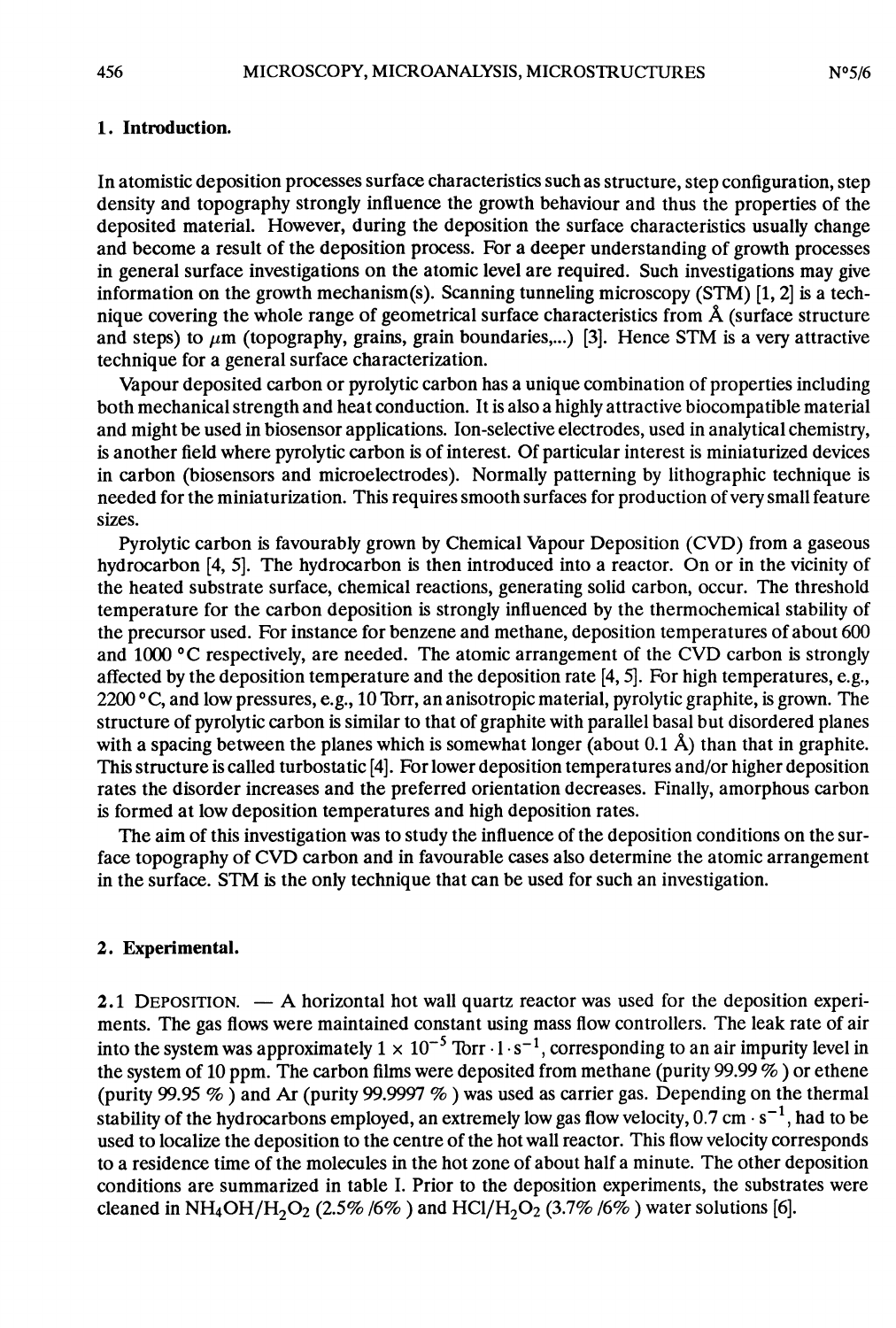| Precursor                                      | Methane | Ethene                                          |
|------------------------------------------------|---------|-------------------------------------------------|
| Substrate                                      |         | $(012)$ sapphire wafers $(012)$ sapphire wafers |
| Reaction gas flow (sccm)                       |         |                                                 |
| Carrier gas flow (sccm)                        | 95      | 95                                              |
| Deposition time(min)                           | 15-300  | $5 - 60$                                        |
| Total pressure (Torr)                          | 380     | 380                                             |
| Deposition temperature $(^{\circ}C)$ 1030-1080 |         | 800-1050                                        |

Table I.  $-$  Deposition conditions.

2.2 MATERIALS CHARACTERIZATION. - The surface chemical composition of the grown films were determined by ESCA (AlK $\alpha$  radiation) and by Auger electron spectroscopy (AES) (Perkin-Elmer 5500). Phase analysis was performed by means of X-ray diffraction (Philips powder X-ray diffractometer) using  $CuK\alpha$  radiation.

2.3 FILM THICKNESS MEASUREMENTS. - The film thickness was determined after local laser etching of the carbon films. Thin 50-150  $\mu$ m wide grooves were etched in the films through focusing the beam of an ArF<sup>\*</sup> excimer laser ( $\lambda = 193$  nm; pulse length = 17 ns) by means of a quartz cylindrical lens onto the sample surface. A sequence of pulses (5-20 depending on the thickness of the film, and the laser fluence) was used for complete removal of the layer. The substrate was not affected, since it was transparent for this wavelength. The depth of the etched grooves was measured with a profilometer (Alpha-step 200). A detailed investigation of the etching process is in progress.

2.4 STM AND SURFACE TOPOGRAPHY MEASUREMENTS. - A commercial Digital Instruments NanoscopeI was used for the STM measurements [7]. Vibration isolation was provided by placing the microscope on a cement block from a tripod by elastic bands. The images were taken at room temperature and at atmospheric pressure in the constant current mode. The bias used was 0.025 V and the current 2.0 nA. The tips, Pt-Ir (90/10), were formed mechanically. The topography was measured from the STM images at different locations on the substrate surface and the mean topography was calculated from at least 15 individual points of measurements.

# 3. Results and discussion.

3.1 SURFACE TOPOGRAPHY. - No surface impurities on the carbon films were detected in neither the ESCA spectrum nor the AES spectrum. The peaks had profiles typical of graphitic carbon. The X-ray diffractogram showed one broad peak at a d-value of 3.46 Å, which is characteristic for pyrolytic carbon [4].

The film thickness increases linearly with time irrespective of the carbon precursor used (see Figs. la and lb). The deposition rate also increases with increasing temperature (see Figs. 2a and 2b). For the methane process an activation energy of 620 kJ/mole was obtained, while the ethene based process yielded an activation energy of 250 kJ/mole. The latter activation energy is in agreement with published data [8], while the published activation energies for methane decomposition are considerably lower (420 kJ/mole) [9].

STM images showing the surface topography of carbon films deposited from methane and ethene, respectively are depicted in figures 3 and 4.

 $N^{\circ}5/6$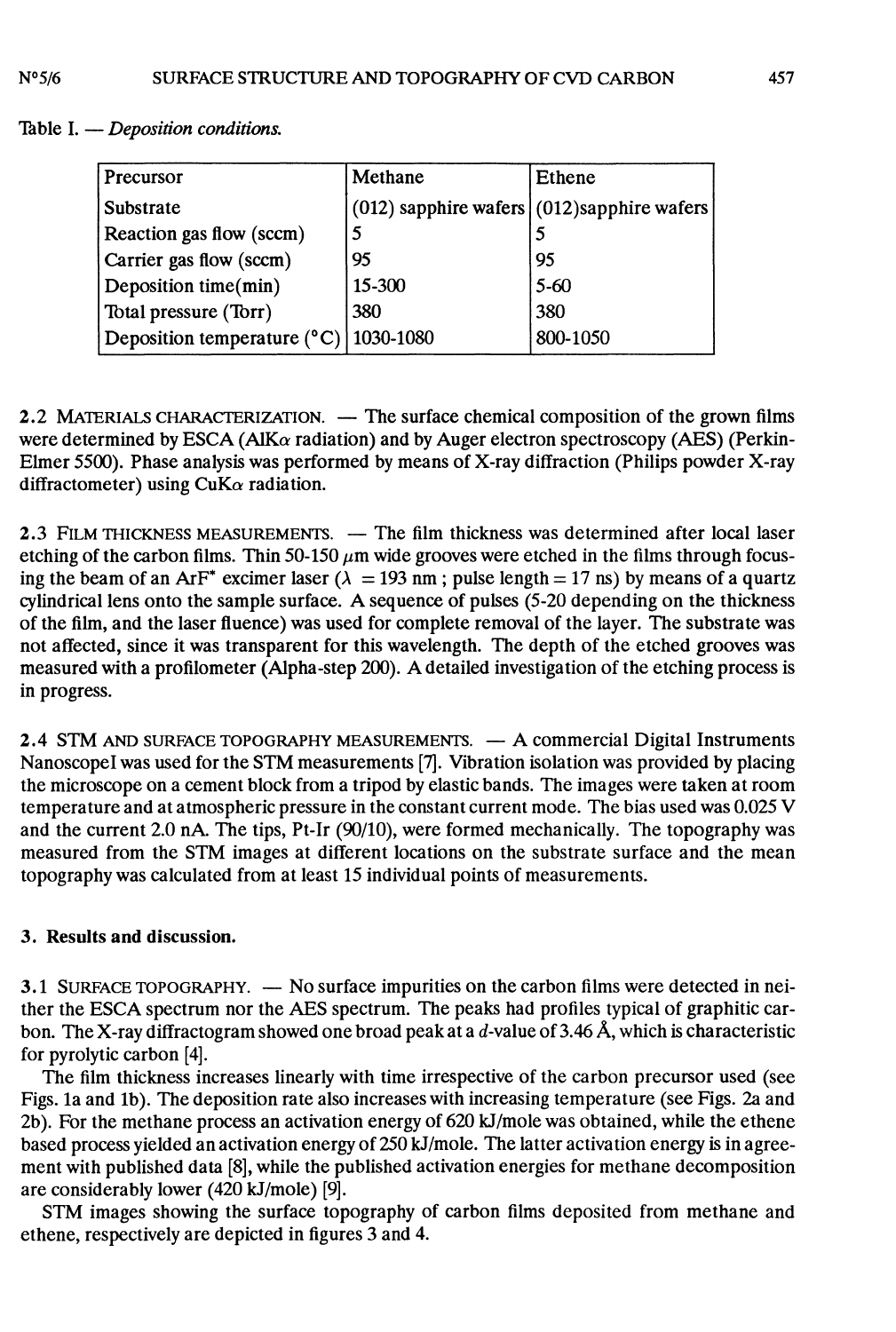

Fig. 1. - Film thickness as a function of deposition time when methane (a) and ethene (b) are used as precursors.



Fig. 2. - Influence of temperature on the deposition rate when methane (a) and ethene (b) are used as precursors.

The evolution of the topography with time for films deposited from methane at the same temperature are displayed in figures 3a and 3b. With increased deposition time or increased film thickness the topography becomes more pronounced. The influence of temperature on the topography upon deposition from ethene for a fixed deposition time (30 minutes) can be seen in the figures 4a and 4b. Also with increased temperature a thicker film is obtained and hence the topography increases.

The surface topography approaches asymptotically a limit value (see Figs. 5a and 5b). The temperature influences only slightly the topography (Figs. 5c and 5d). A steady-state topography close to 100 Â seems to be developed even if the deposition temperature differs by more than 100 ° C. This correlates also quite well with the lateral dimensions of the islands formed, which are the same for both the methane and the ethene samples.

The surface topography is principally the result of two fluxes; the impingement flux of the carbon atoms towards the surface (deposition rate) and the surface diffusion flux. The impingement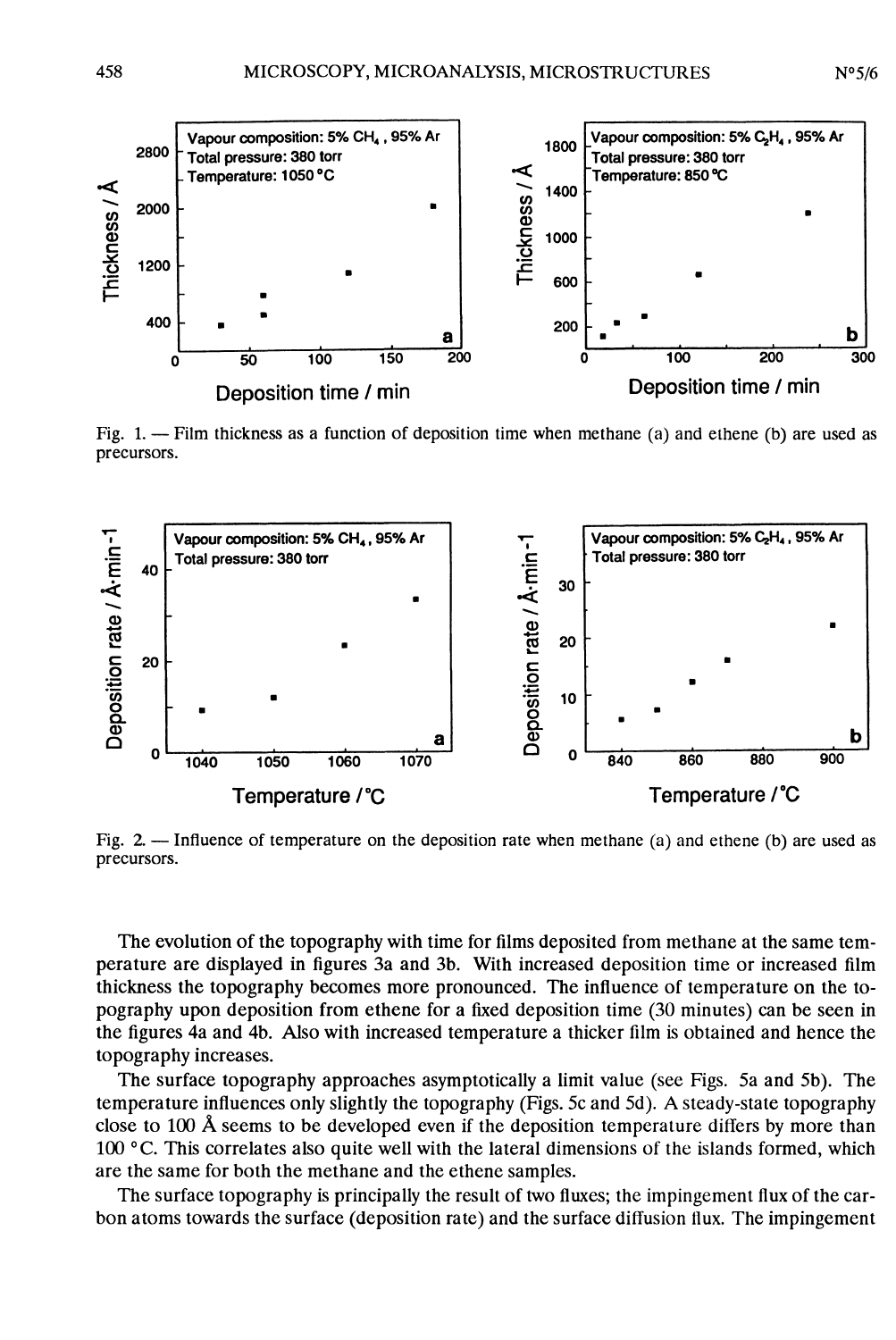

Fig. 3.  $-$  STM images showing the surface topography of carbon films deposited from methane at 1050 °C at different deposition times, 15 minutes (a) and 180 minutes (b), respectively. x-scale = 250 Å/div, y-scale = 250 Å/div,  $z$ -scale = 60 Å/div.



Fig. 4. - STM images showing the surface topography of carbon films deposited from ethene during 30 minutes at two different temperatures, 830 °C (a) and 870 °C (b), respectively.  $x$ -scale = 250 Å/div, y-scale =  $250$  Å/div, z-scale =  $60$  Å/div.

flux defines the surface diffusion time and hence the surface diffusion length. At the initial stages of growth, both the impingement flux and the surface diffusion flux are usually not the same as those later on when the substrate surface is covered by an intact film. The mean distance between the nuclei, which is the capture radius of the nuclei, is given by half the surface diffusion length under the specific deposition conditions. Usually the initial nucleus density defines the grain size later on in the film. In the case of carbon the nucleus density, with topographic feature sizes of about 250 Å, is about  $10^{11}$  nuclei/cm<sup>2</sup>. This nucleus density is reasonable for the deposition conditions used in this investigation. However, it can not be excluded that secondary nucleation might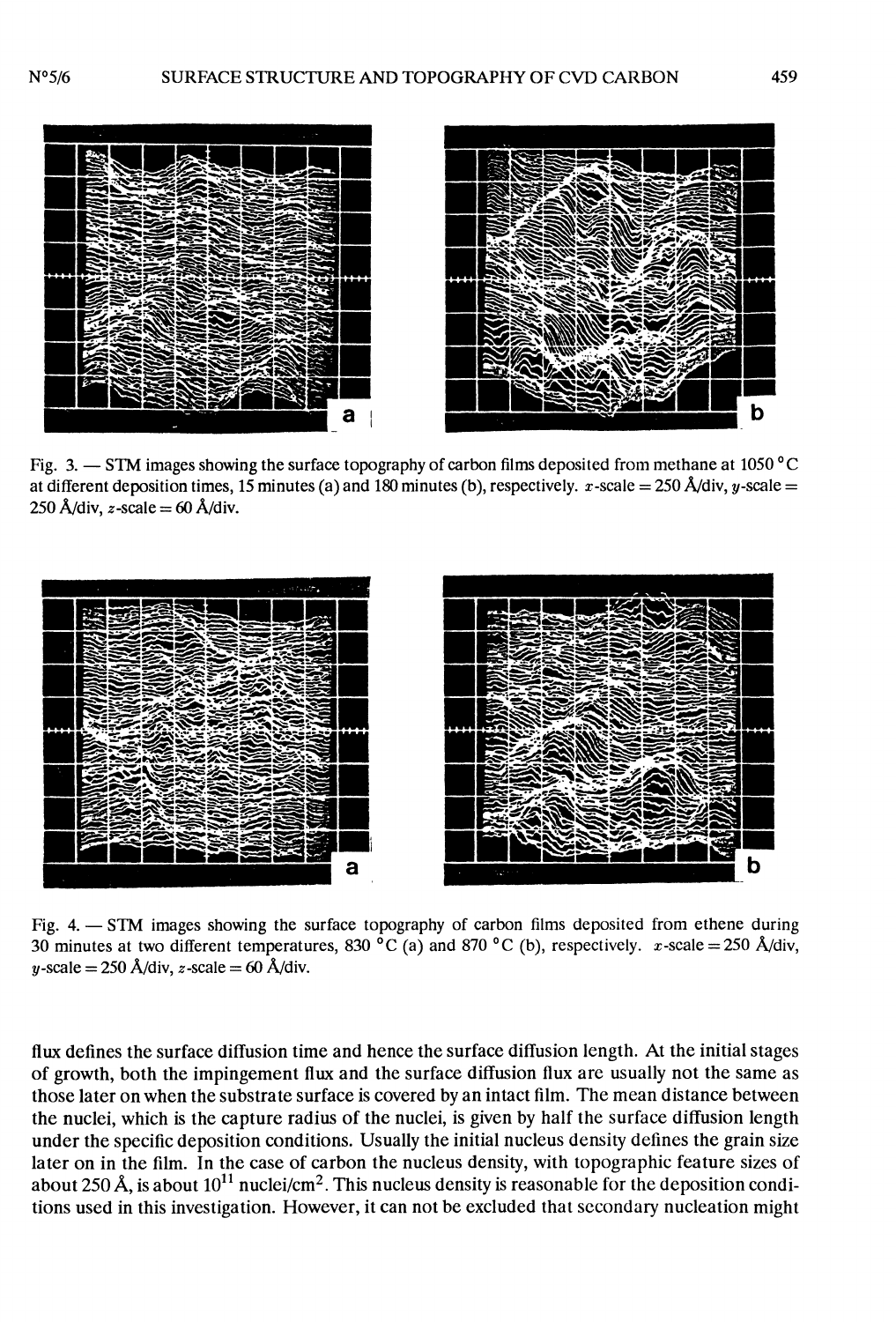

Fig. 5. - Topography dependence of deposition time (a,b) and of temperature (c,d).

have occured later on in the deposition process. This means that the surface diffusion conditions and hence the surface diffusion lengths are changed during the deposition process. However, the fact that the topography always approaches asymptotically a maximum value indicates that steadystate conditions with a constant surface diffusion length or a constant surface diffusion flux has been reached. Within the accuracy of the measurements, the steady-state conditions seem to be independent of the temperature. This is somewhat surprising. Usually the surface diffusion increases with increasing temperature provided that the diffusing species and the surface structure are the same in the whole temperature range. In this case the surface structure as well as probably the diffusing species are changed with the temperature. With a lower temperature the surface structure becomes more amorphous and the diffusing species probably more hydrogen rich. Both these effects increase the surface mobility of the carbon-carrying species in comparison with the case of the same surface structure and the same diffusing species throughout the whole temperature range.

3.2 SURFACE STRUCTURE. — Highly oriented pyrolytic graphite (HOPG) was used to check the atomic resolution of the microscope. Atomic resolution images of very good quality were then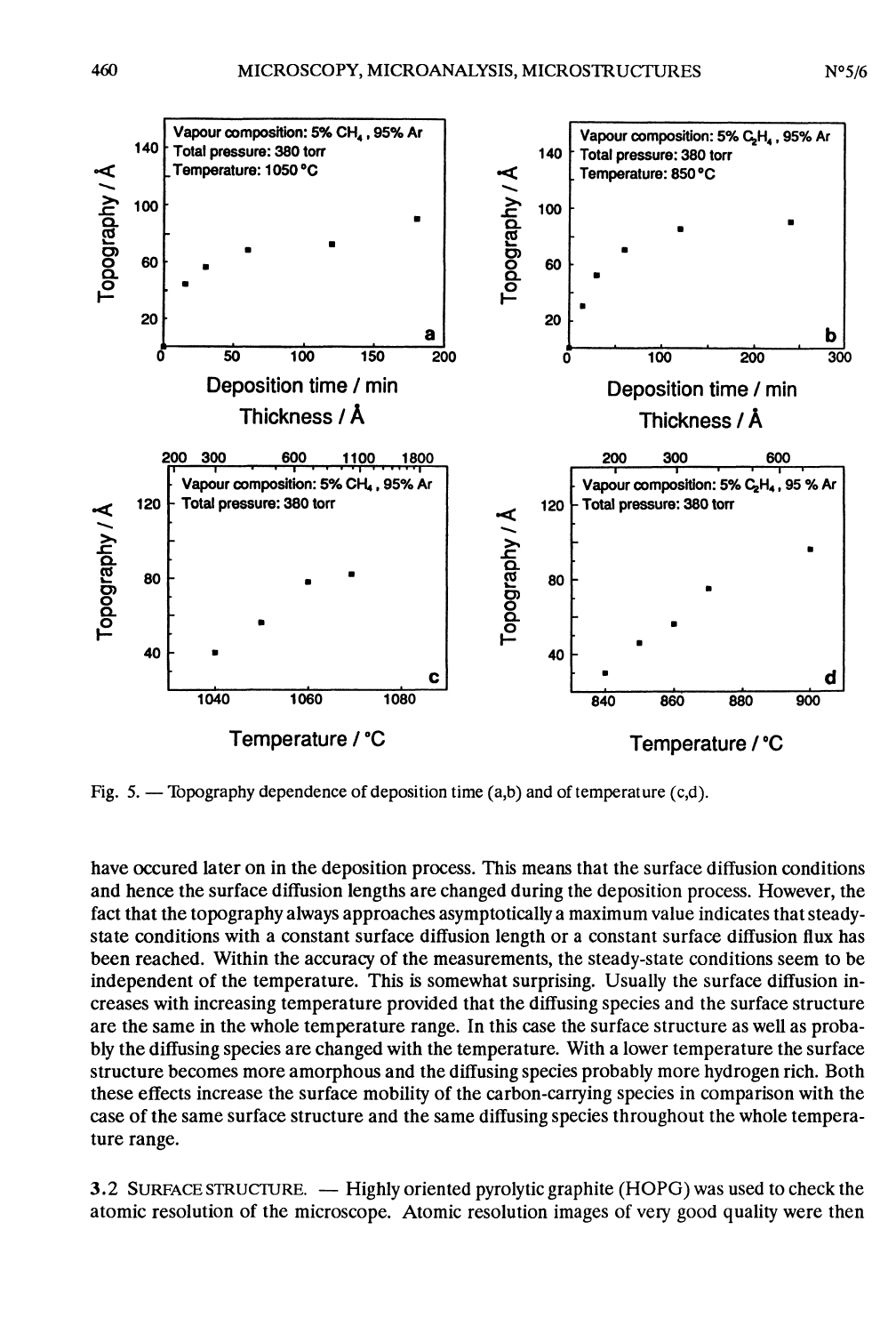obtained. For the deposited carbon films, atomic resolution could not be achieved. However, figure 6 shows a picture close to atomic resolution. Small areas of ordered carbon atoms could be identified. The bumps in the picture corresponds to the second-neighbour atoms [10]. The distance between the carbon atoms in these areas were, within the accuracy of the measurement, the same as the distance measured between the carbon atoms in HOPG (2.46 Â). The majority of the carbon surface was built up of disordered atoms. This is expected at the low deposition temperatures used. The X-ray diffractogram also showed the typical peak of pyrolytical carbon.



Fig. 6. - STM image of nearly atomic resolution showing the ordered and disordered areas of carbon atoms. x-scale =  $2.8 \text{ Å}/\text{div}$ , y-scale =  $2.8 \text{ Å}/\text{div}$ , z-scale =  $3.0 \text{ Å}/\text{div}$ .

It is not surprising that the graphite-like surface structure can be found in small surface areas (approximate size 10 Å). With increasing deposition temperature the graphitic areas can be assumed to expand at the expense of the amorphous regions. For temperatures above 2000 °C and low deposition rates a structure very close to graphite, turbostatic, is formed. The present investigation clearly shows that the graphite embryos are generated at temperatures below 1000 °C.

# 4. Conclusions.

The surface topography of vapour deposited films is controlled by two fluxes: the impingement flux and the surface diffusion flux. For carbon films the surface topography reached a maximum value of about 100  $\AA$ . This value was independent of the deposition temperature and of the precursor used. However, the time needed to reach the steady-state or maximum topography was dependent on the deposition conditions. For 500 Å thick carbon films a surface topography less than 50 Â can be achieved with a proper selection of deposition conditions. Such a small topography allows patterning of the deposited films in the submicron range.<br>Traces of graphite-like structure was found in small surface areas (about 10 Å in size). However,

even if not fully atomic resolution could be reached in the STM images it is concluded that carbon deposited at low temperatures consists of a large fraction of amorphous carbon but with small islands of ordered carbon atoms. Finally, this work has shown that the STM technique is very